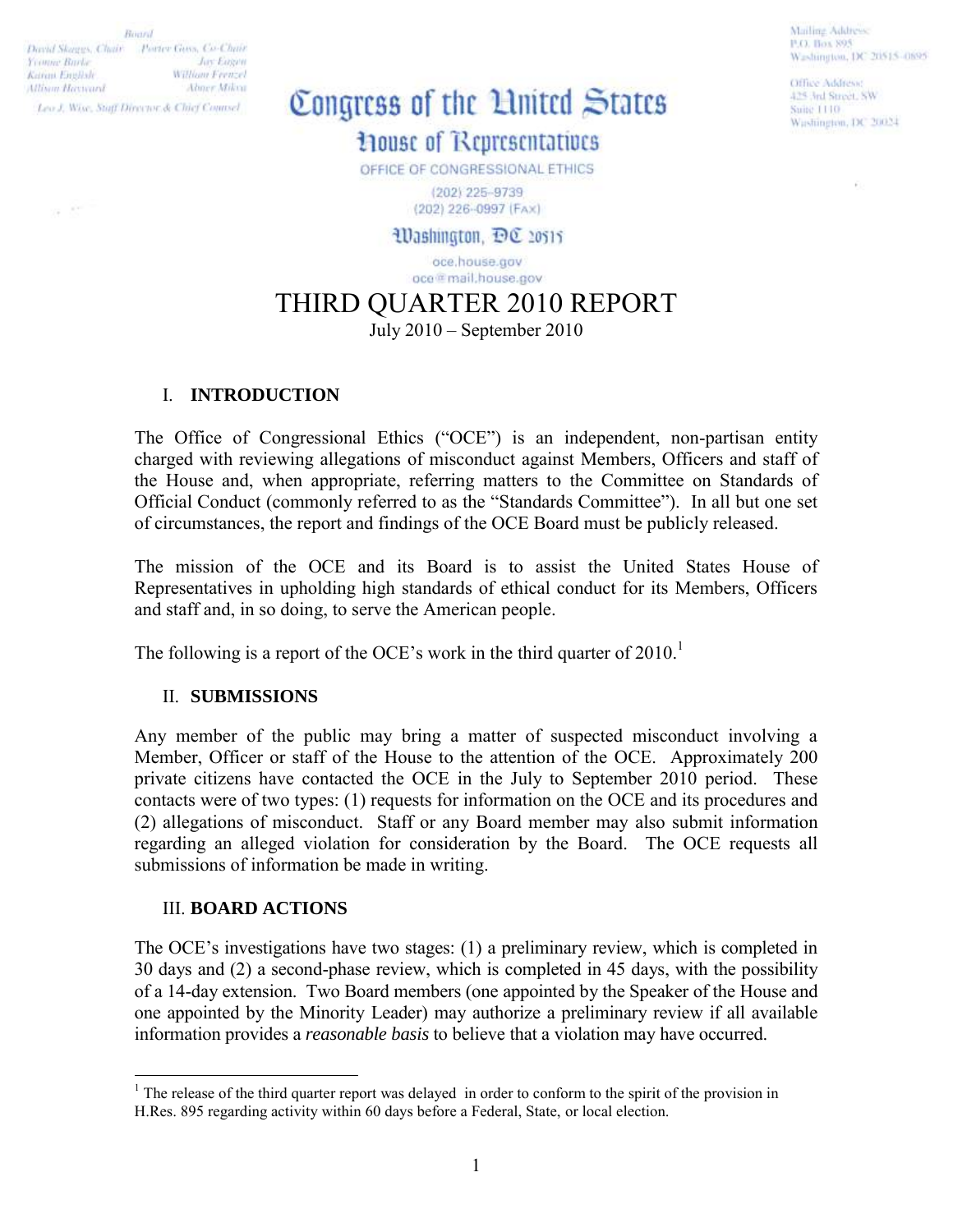Three Board members may authorize a second-phase review if all available information provides *probable cause* to believe a violation has occurred.

At the end of any second-phase review, the Board must recommend to the Standards Committee either that the matter requires the Committee's further review or that it should dismiss the matter. A recommendation for further review does not constitute a determination that a violation occurred. Similarly, a recommendation for dismissal does not constitute a determination that a violation did not occur, only that the OCE does not have a substantial reason to believe a violation occurred, which is the standard of proof required for the OCE to refer a matter to the Standards Committee for further review. The OCE is not authorized to sanction Members, officers or employees of the House or to recommend any sanctions.

When it makes its recommendation, the OCE Board may also transmit to the Standards Committee findings that include, among other things, findings of fact and citations to laws, rules or regulations that may have been violated. A chart depicting the OCE's review process is available on the OCE website at [http://oce.house.gov.](http://oce.house.gov/)

| <b>Type of</b><br><b>Action</b><br><b>Date</b> | Commence<br>Preliminary<br>Review | Vote to<br>Terminate<br>Matter | Commence<br>Phase II<br>Review | Commence<br>Phase II<br>Review<br>Extension | Transmit<br>Referral<br>for<br>Review | Transmit<br>Referral<br>for<br>Dismissal |
|------------------------------------------------|-----------------------------------|--------------------------------|--------------------------------|---------------------------------------------|---------------------------------------|------------------------------------------|
| <b>Jul 29</b>                                  |                                   | $\Omega$                       |                                | 8                                           | $\Omega$                              |                                          |
| Jul 30                                         |                                   | $\Omega$                       | 0                              | $\theta$                                    | 6                                     |                                          |
| Sep 1                                          |                                   | $\Omega$                       | 0                              | $\Omega$                                    | 2                                     |                                          |
| <b>Total for</b><br>Quarter <sup>2</sup>       |                                   |                                | $\boldsymbol{0}$               | 8                                           | 8                                     |                                          |
| <b>Total to</b><br><b>Date</b>                 | 69                                | 28                             | 41                             | 36                                          | 21                                    | 17                                       |

The following is a statistical summary of the Board's actions in the third quarter of 2010.

### IV. **SCHEDULE OF PUBLIC RELEASE OF OCE REPORTS AND FINDINGS**

The OCE has transmitted 17 matters to the Standards Committee for further review. The OCE's reports and findings in those matters must be made public according to the schedule contained in House Resolution 895 of the  $110<sup>th</sup>$  Congress, as amended.

<sup>&</sup>lt;sup>2</sup> The OCE did not transmit two reviews in the third quarter 2010 because the subject of each review was a candidate in a primary election within 60 days of when the referral was scheduled.